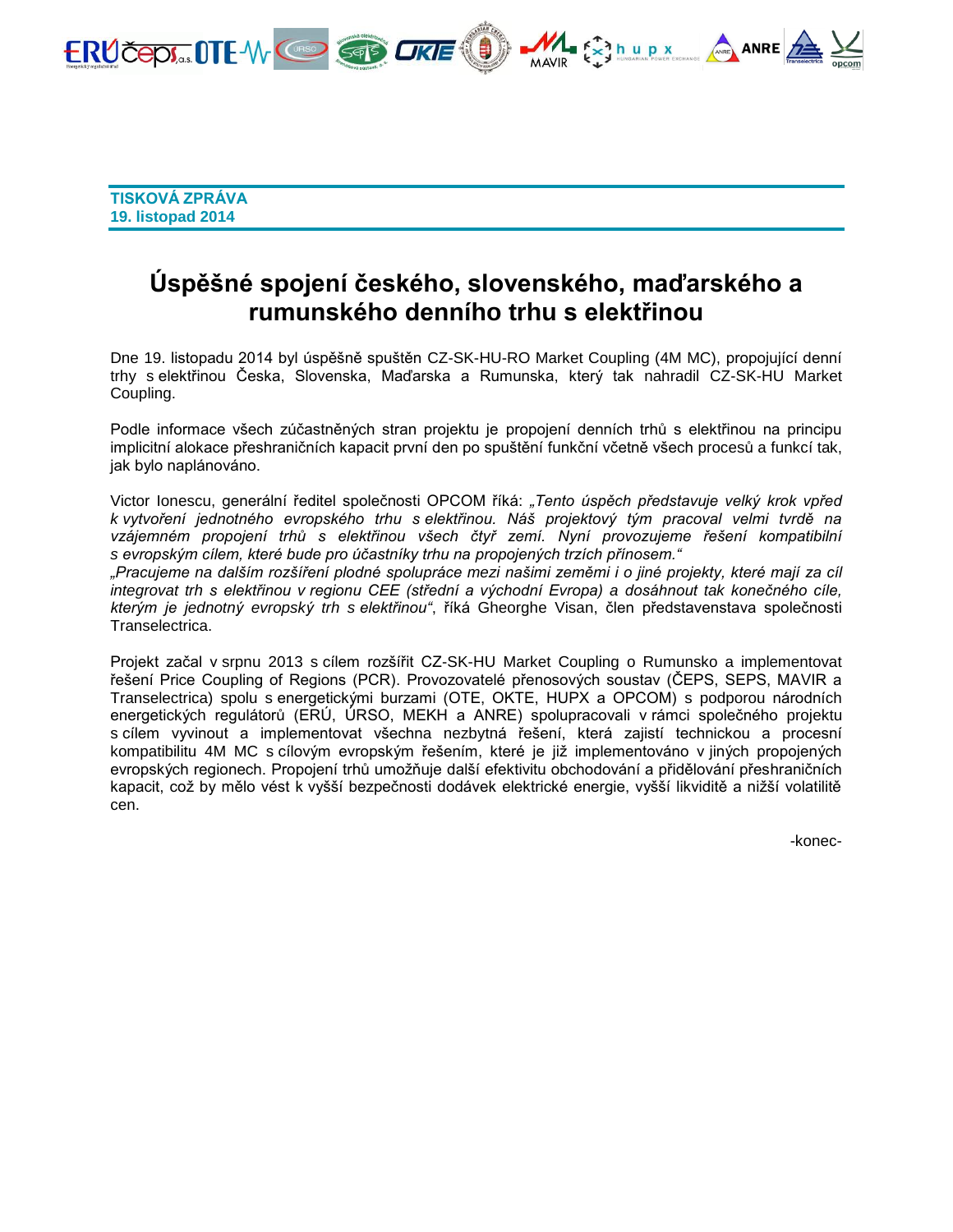

#### **Background information:**

#### **HUPX – Hungarian Power Exchange Ltd.**

As part of the liberalization of the Hungarian energy sector the Organized Electricity Market was launched in July 2010 as a subsidiary of MAVIR ZRt. (Hungarian Transmission System Operator). Since then HUPX has built a reputation of being an inevitable platform of domestic power trading. The continuous development of the HUPX day-ahead market has increased the interest towards organized electricity trading in Hungary, which is also shown in the significant growth of the number of admitted members. HUPX is also offering physically fulfilled futures trading. In addition to the settlement of transactions concluded on the exchange, OTC transactions can be registered as well. This market provides weekly, monthly, quarterly and yearly contracts according to the needs of market participants. HUPX Ltd. is apart from being dedicated to operate a reliable market is also constantly developing the level of service provided for the members.

HUPX's advantages:

- By providing an effective, high-level service contributes to increase the liquidity of the market
- Making the prices transparent for all participants of the electricity market
- With constant developments is adapting to the changes observed on the international electricity markets
- Operating a trading platform connected to and compatible with international markets

For further information, please visit [www.hupx.hu.](http://www.hupx.hu/)

# **MAVIR – the Manager of Power**

MAVIR Magyar Villamosenergia-ipari Átviteli Rendszerirányító Zártkörűen Működő Részvénytársaság [MAVIR Hungarian Independent Transmission Operator Company Ltd., MAVIR ZRt.] is a young organization with great traditions and vast experience. Nevertheless, tradition, experience and youth in this case are not contradictory: before the establishment of MAVIR, the National Power Dispatch Centre had been performing the technical tasks of system operation since November 1949. By creation of the integrated transmission system operator (TSO) on 1st January, 2006 the transmission system operator incorporated the Division for Network Operation from National Power Line Company Ltd. and Division for Transmission Network from Hungarian Power Companies Ltd. A highly skilled team of experts, who love their profession and pursue it on a high level, have joined MAVIR ZRt., which is more than the old dispatch centre: today MAVIR ZRt.'s duties are as follows:

- to provide the reliable, efficient and secure operation of the Hungarian Power System including the required reserve capacities of generation and transmission;
- to supervise and scale up the assets of the transmission system, to perform any renewal, maintenance and development works required for a proper and reliable supply;
- to ensure the undisturbed operation and further extension of the electricity market and access on equal terms for system users;
- to process the data received from the participants of electricity supply;
- to inform the market players in order to prevent the conclusion of unfeasible contracts;
- to harmonise the operation of the Hungarian Power System with the neighbouring systems;
- to coordinate international co-operations;
- to prepare the Network Development Strategy and to put forward proposals for the development of the generation pool.

Based on certification included in the Decision of Hungarian Energy Office dated of 13 March 2012, MAVIR is operating in accordance with ITO (Independent Transmission Operator) model; thereby MAVIR is the owner and operator of the transmission network within a vertically integrated electricity corporation. For further information, please visit [www.mavir.hu.](http://www.mavir.hu/web/mavir-en)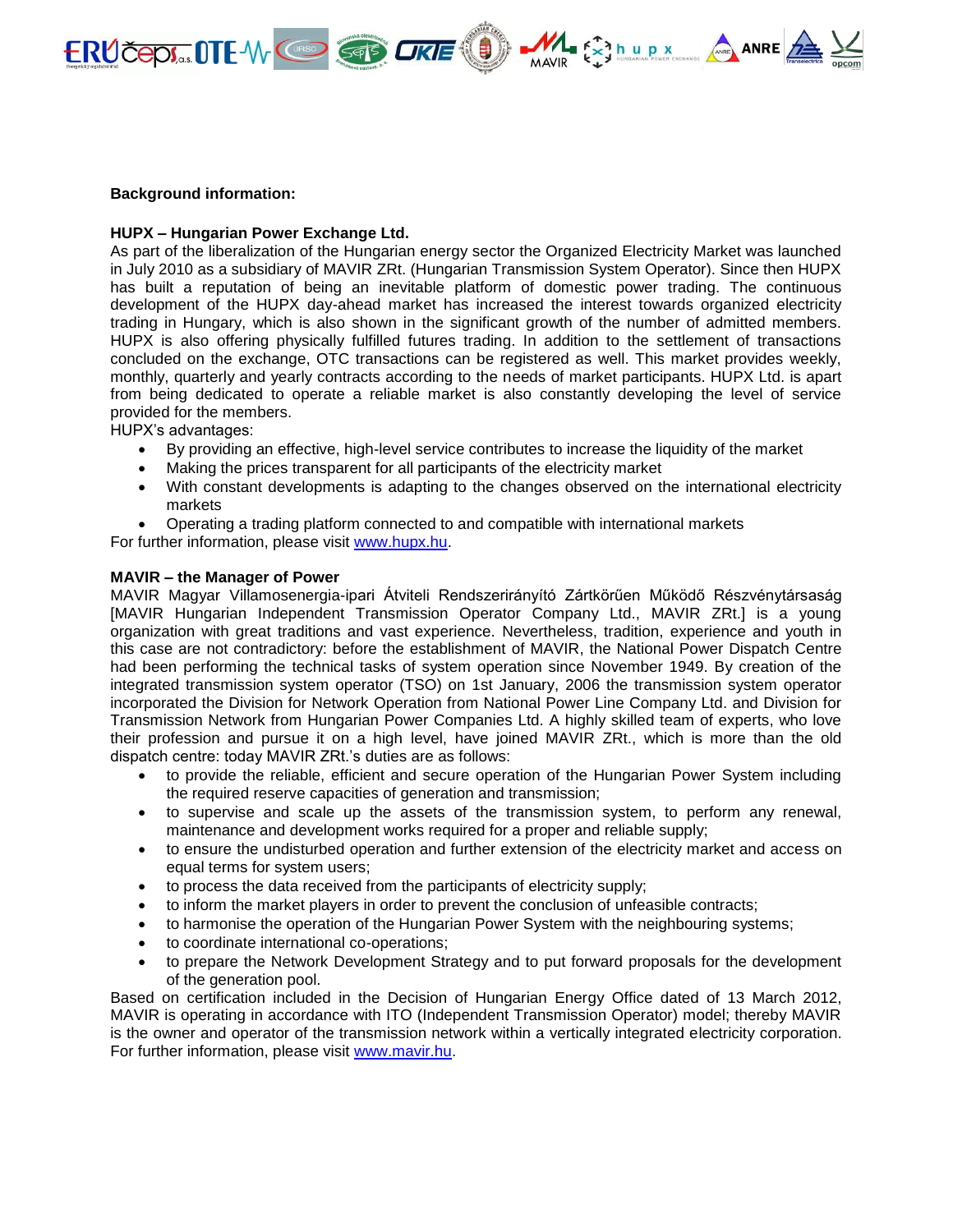

# **MEKH (HEA)**

The Hungarian Energy and Public Utility Regulatory Authority is a national public administration body with independent powers and competences, acting under the Hungarian Parliament. The tasks of the Authority are specified in the act on HEA, as well as in the act on natural gas supply, the acts on electricity, district heating and water public utility supply. Concerning the extension of the CZ-SK-HU market coupling project (4M MC), according to the provisions of the acts, the main responsibilities of the Authority are the followings:

- issues and amends the licenses for the transmission system operation (MAVIR) and for the operation of the organized market (HUPX),
- approves the general terms of the electricity market (Commercial Code prepared by MAVIR, Market Rules of HUPX), as well as the business codes of the license holders,
- approves the relevant international agreements regarding market coupling,
- determines the sphere of information to be disclosed,
- investigates customer complaints.

Additional information is available on [www.mekh.hu.](http://www.mekh.hu/)

# **OTE, a.s.**

OTE, a.s., the Czech electricity and gas market operator, (OTE) is a joint stock company established in 2001. OTE provides comprehensive services to individual electricity and gas market players in the Czech Republic. OTE started to organize trading in the day-ahead electricity market in 2002 and the intra-day and block electricity markets in later years. OTE has been the market operator on the gas market since 2010 including operation of day-ahead gas market and intraday gas market. Continuous data processing and exchange required for the accounting and settlement of imbalance between the contractual and actual volumes of electricity and gas supplied and received are among services offered by the OTE to players in the Czech electricity and gas markets, as well as administrative procedures associated with a switch of supplier. The OTE also administers the National Register of Greenhouse Gas Emissions. OTE is the holder of the license for market operator´s activities, which includes activities in the electricity and gas market in the Czech Republic.

Additional information is available on [www.ote-cr.cz.](http://www.ote-cr.cz/)

# **ČEPS, a.s.**

ČEPS, a joint stock company, is the sole Czech Transmission System Operator and holds an exclusive license to that effect granted by the Energy Regulatory Office under the Energy Act.

The Company is responsible for the maintenance and upgrading of 41 substations comprising 71 transformers, which allow electricity to be supplied from the transmission system to the distribution network, as well as 400kV lines with a total length of 3510km and 220kV lines with a total length of 1910km.

ČEPS is a member of relevant European international organisations. The Company is responsible for maintaining the balance of electricity supply and demand within the Czech power system in real time (system services) and for organising cross-border power exchanges including transits.

ČEPS has traditionally been closely involved in the creation of liberalised electricity markets both in the Czech Republic and Europe. Additional information is available on [www.ceps.cz.](http://www.ceps.cz/)

# **ERÚ**

The Energy Regulatory Office ('ERÚ') was established on 1st January 2001 by Act No. 458/2000 of 28th November, 2000, on the Conditions of Business and State Administration in the Energy Industries and Changes to Certain Laws ('the Energy Act") as amended, as an administrative authority for regulation in the energy sector in the Czech Republic. The ERÚ is mainly responsible for support for competition on energy market, support for the use of renewable energy resources and protection of consumer interests in the areas of energy industries, in which competition is not feasible.

Additional information is available on [www.eru.cz.](http://www.eru.cz/)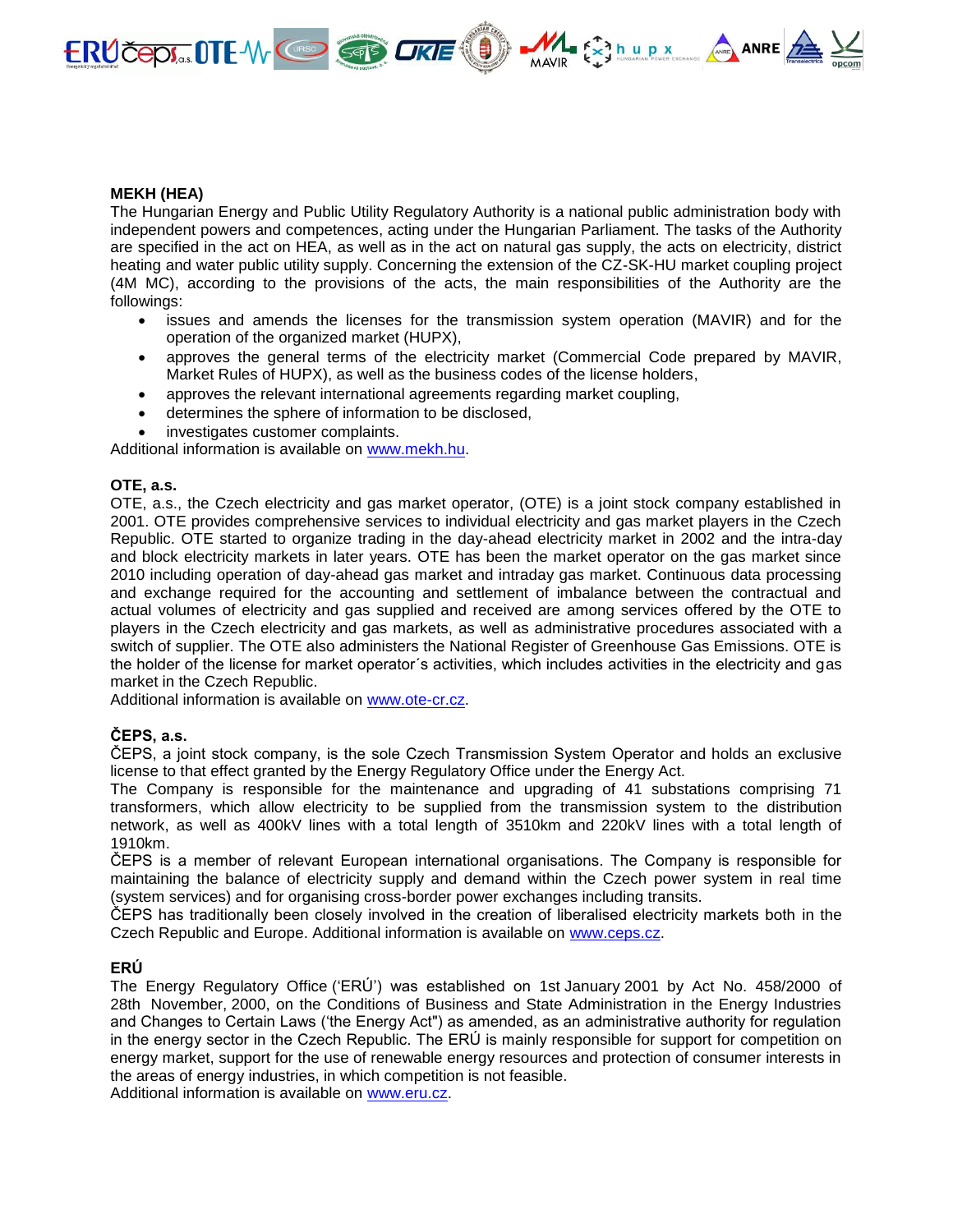

#### **OKTE, a.s.**

OKTE, a.s. is the Short Term Day-Ahead Market Organizer in the Slovak Republic. OKTE, a.s. was registered as an independent legal entity on 11th August, 2010. The main business of the company is regulated and selected types of services provided are subject to price regulation by Office for Regulation of Network Industries. Organization of Short Term Daily Market operates according to the Operating Order of OKTE, a.s. The organized short term daily market allows the market participants to offer or request electricity, to increase the option of having a balanced business position before the supply/off-take a decrease the probability of having a differences between planned and real value of supply/off-take of electricity. Other responsibility of OKTE, a.s. are settlement of imbalance, collection, management and disclosure of measured data and the central invoicing of fees related to the operation of the system and related activities for the subjects of settlement in the Slovak Republic. OKTE, a.s. is also the holder of the license for market operator´s activities.

Additional information is available on [www.okte.sk.](http://www.okte.sk/)

#### **Slovenská elektrizačná prenosová sústava, a. s.**

Since 21th January, 2002 the company Slovenská elektrizačná prenosová sústava, a.s. operates transmission system in the Slovak Republic as an independent legal entity. Mission of the Company is to reliably operate the transmission system, ensure dispatching control of the system, its maintenance, renewal and development to ensure a sustainable and high quality supply of electricity to all users of the transmission system and its parallel operations with adjacent transmission systems. At the same time, it is essential for the Company to adhere to transparent and non-discriminatory principles of accessing the network with a minimum impact on the environment. It is also essential to respect the requirements proceeding from the national and EU legislation, national regulatory authority´s decisions, pertinent rules for operations and international co-operation within the synchronized inter-connected electricity network of EU. Additional information is available on [www.sepsas.sk.](http://www.sepsas.sk/)

#### **URSO**

The Regulatory Office for Network Industries is a state administrative authority established in 2001. The Office fulfils the function of the regulatory body, together with the Regulatory Board, in the field of electricity, gas, heating and water management sectors. The aim is to create and support the competitivelike environment, to protect both the consumers and the interests of licence holders, to achieve reasonable return rates on investments, and to provide for reliable, economic and good quality supplies of goods and services related to regulated sectors. Additional information is available on [www.urso.gov.sk.](http://www.urso.gov.sk/)

# **OPCOM SA**

The Romanian Electricity and Gas Market Operator - OPCOM SA was established in 2000 as a joint stock company and subsidiary of CNTEE Transelectrica SA. The responsibilities derive from its role as organizer and administrator of the centralized electricity and gas markets and settlement operator in the wholesale electricity market according to in force ANRE regulations and Conditions of the Licenses no. 407 and 1798. Main activities deployed by OPCOM are the following: spot trading of the electricity in the day-ahead market (DAM) and intraday market (IDM); term contracting through the centralized market for electricity bilateral contracts (CMBC and CMBC-CN); environmental certificates trading on the green certificates market as well as on the trading platform for greenhouse gases emission certificates; settlement of the transactions concluded on Day-Ahead Market, Intraday Market and Centralized Green Certificates Market; settlement of the electricity transactions concluded on the Balancing Market organized by CNTEE Transelectrica SA and the Imbalances of the Balancing Responsible Parties; market surveillance and reporting to ANRE; providing relevant information to market participants, mass-media and general public. In 2013 OPCOM was licensed for performing the administration activities of the centralized gas markets.

Additional information is available on [www.opcom.ro.](http://www.opcom.ro/)